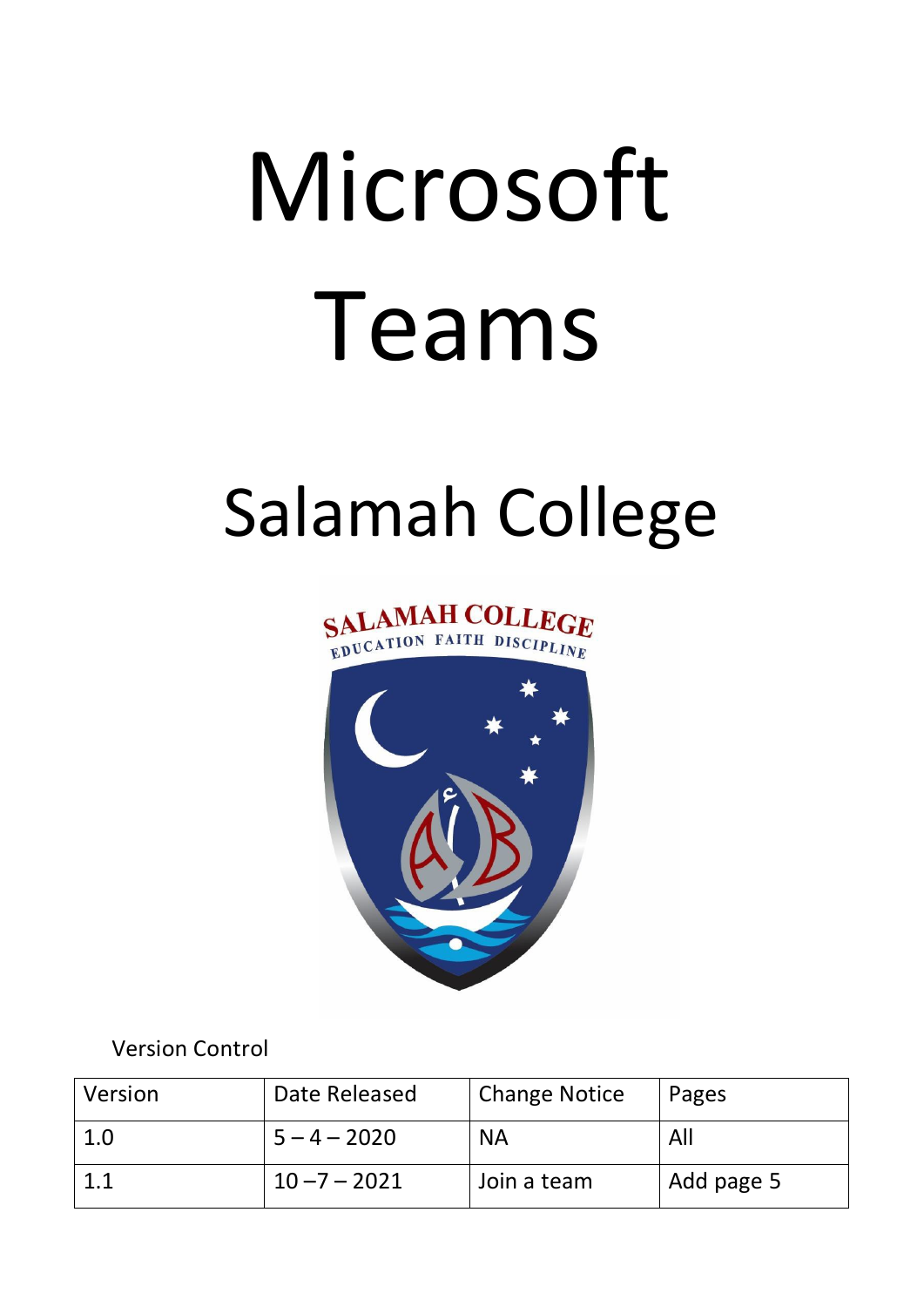

## **What is Microsoft Teams?**

Microsoft teams is a platform used as a collaboration medium to host meetings and access shared resources. It is part of Office 365 to which Microsoft Outlook (Students' Email) belong.

Moreover, Microsoft Teams is a digital hub that brings conversations, content, and apps together in one place called virtual classroom.

## **To log on to Microsoft Teams, please follow the steps below.**

1- Log on to the School email as demonstrated in the Email Login Instructions for Parents. **Explanation**

One way to log on to Microsoft Teams is to log on to the student email and then follow 2 simple steps to access Microsoft Teams.

2- Click the 3x3 box located at the top left hand corner as indicated in the image below



3- Click on Teams located on the page that pops out as indicated in the image below. If Teams is not visible within the list of apps then please click on "All apps" and you will be able to find Teams.

| $\leftarrow$ $\rightarrow$ C           | e outlook.office365.com/mail/ |
|----------------------------------------|-------------------------------|
| ₩                                      | Office 365 $\rightarrow$      |
| Apps                                   |                               |
| <b>D</b> Outlook                       | OneDrive                      |
| Word                                   | <b>X</b> Excel                |
| PowerPoint                             | N OneNote                     |
| S SharePoint                           | <b>Ti</b> Teams               |
| N <sup>o</sup> Class Notebook Sta Sway |                               |
| <b>F</b> Forms                         |                               |
| All apps $\rightarrow$                 |                               |
| Documents                              |                               |
| New $\vee$                             |                               |

Address 40 Hector Street, Chester Hill NSW 2162 Web www.salamah.nsw.edu.au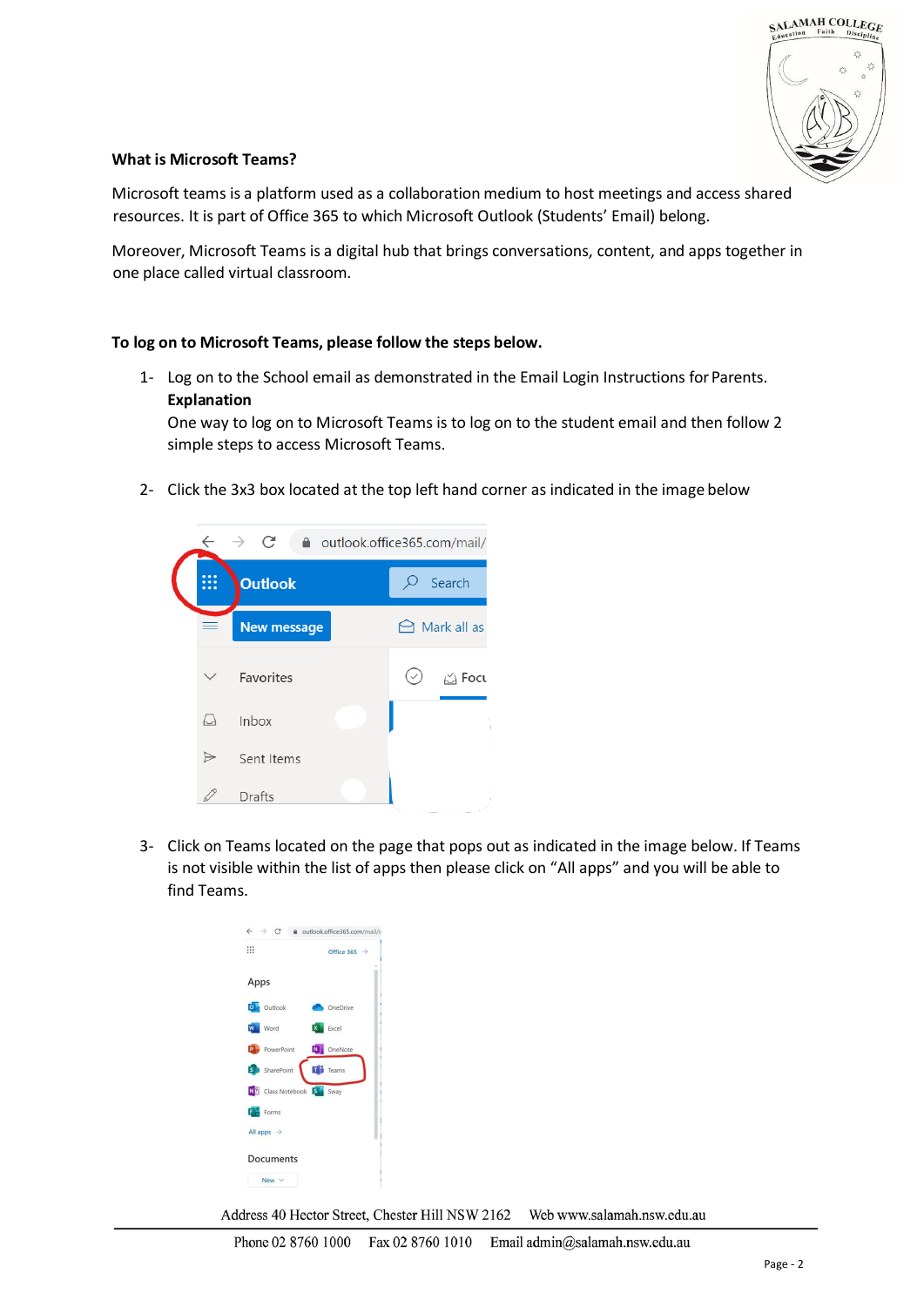

4- The page will reload and you will be redirected to Microsoft Teams page as indicated in the image below. If the page opened on the chat window, you will need to press Teams.



- 5- You may click on the button at the bottom left corner of the page under the help icon to download the Microsoft Teams application and get access to it without going through the whole previous procedure. After installing the application you will be able to sign in to it using your email credentials.
- 6- To access a class, you will need to click on the relevant class and you will be redirected to the class's page as illustrated below. The red arrow shows an appointment that has been set for students to click on and join an online meeting.

| 薑                  | <b>Microsoft Teams</b>     | B        | Search or type a convrond                                                                     |             |
|--------------------|----------------------------|----------|-----------------------------------------------------------------------------------------------|-------------|
| Ą<br><b>Artist</b> | C All fearrs               |          | General Posts Files Class Notebook Assignments Grades +<br>Ħ<br>162 Veros 7 & 3               |             |
| 튄<br>¥.            | 噩                          |          | <b>CER</b><br>882 Methematics<br>n<br>Transfer April 7, 2020 @ 9:20 AM                        | 144         |
| ÷<br>a             | <b>08MAT 2 Mathematics</b> | $\mu\mu$ | an Heying<br><b>Testenbar 11202 AM</b>                                                        |             |
| ≅                  | General                    |          | AS<br>BB2 Period 1<br>882 Mathematics<br>II <sup>+</sup><br>Wednesday, April & 2020 @ 5:40 AM | <b>TER</b>  |
|                    |                            |          | art Haple                                                                                     |             |
|                    |                            |          | As<br>Nettenbia 11 OK AM<br>182 Period 1 & 2<br><b>682 Mathematics</b><br>ir.                 | <b>Sec.</b> |
| 震                  |                            |          | Thursday, April 1, 2020 @ 5.40 AM<br>$e^{-}$ Heyle                                            |             |
| Ø                  |                            |          | Start a new convenation. Type @ to mention someone.                                           |             |
| Φ                  |                            |          | 4000000000                                                                                    | D-          |

7- When the students access a class when the meeting is scheduled they will notice the following as indicated in the image.

| m                                | <b>Microsoft Teams</b>    | OF.           | Search or type a command                                                                |                |
|----------------------------------|---------------------------|---------------|-----------------------------------------------------------------------------------------|----------------|
| ٠<br>$\mathcal{L} = \mathcal{L}$ | Meeting in "General"      | 012           | General Posts Files Class Notebook Assignments Grades Meeting CD +                      | o team         |
| 틘                                | Invite people to join you |               | $\overline{\phantom{a}}$<br>42 Bayle                                                    |                |
| 出                                | Б<br>œ<br>$\cdots$        | $\sim$        | Vestorday<br>288<br>$\sim$                                                              |                |
| ۰<br>-                           | < All tearms              |               | $\mathfrak{S}$<br>Meeting ended: 33s<br>ar Rashy                                        | $\overline{a}$ |
| $\blacksquare$                   |                           |               | Today                                                                                   |                |
|                                  |                           |               | Meeting m.<br>w                                                                         | 01:12<br>œ     |
|                                  |                           | $\cdots$<br>W | Join.                                                                                   |                |
| 思                                | General                   |               | u.<br>Meeting                                                                           |                |
| $\overline{\mathbb{Q}}$          |                           |               |                                                                                         |                |
| 由                                |                           |               | Start a new conversation. Type @ to mention someone.<br><b>A &amp; © B W @ &amp; Q </b> | $5-$           |

Address 40 Hector Street, Chester Hill NSW 2162 Web www.salamah.nsw.edu.au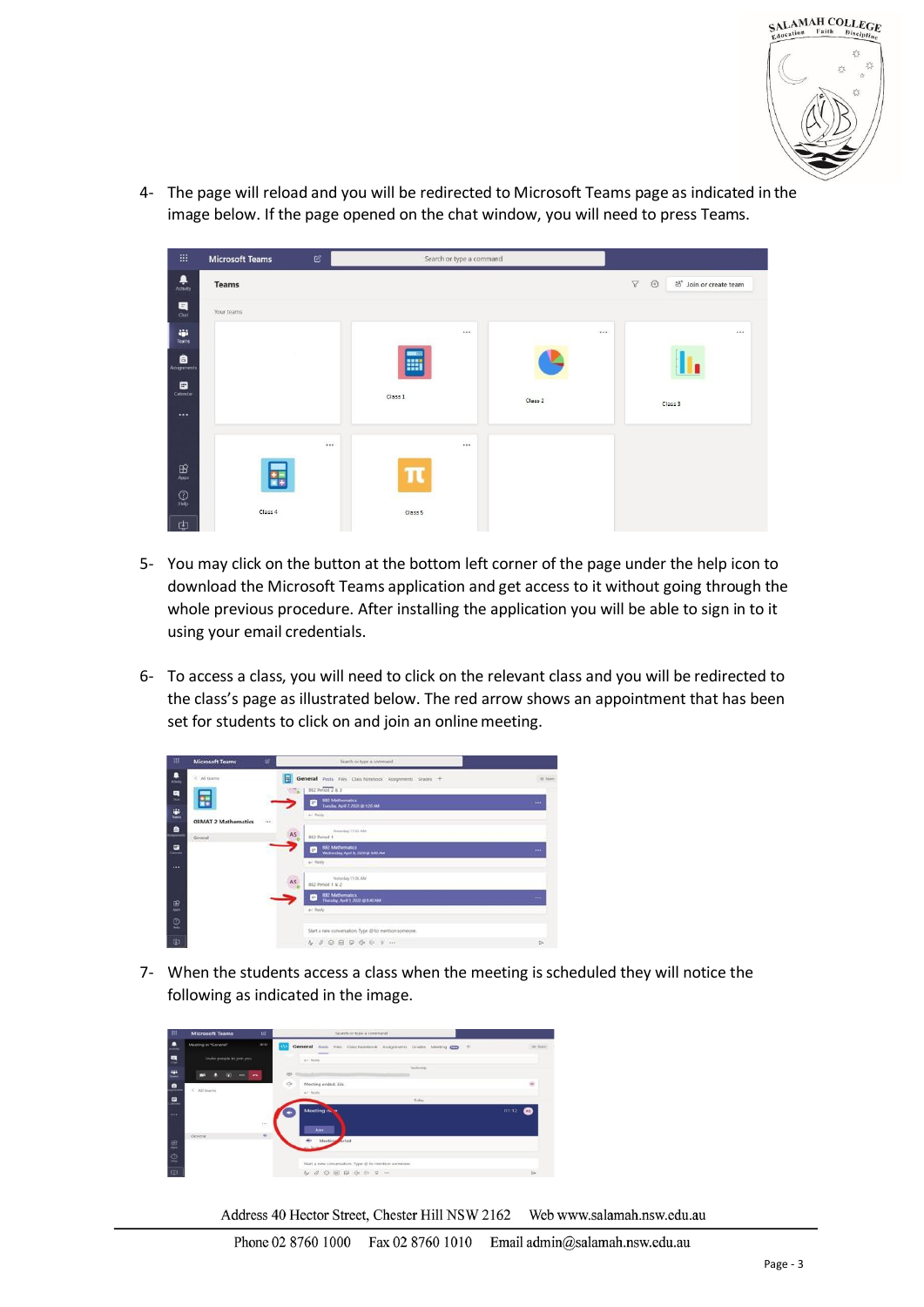

8- Click "Join" and ensure your camera is switched off and your microphone is mutedas indicated below.



9- To ask a question, please use the chat function and wait for the teacher to ask you to unmute your microphone. If the teacher called you to participate, you will also be able to unmute your microphone.



Address 40 Hector Street, Chester Hill NSW 2162 Web www.salamah.nsw.edu.au